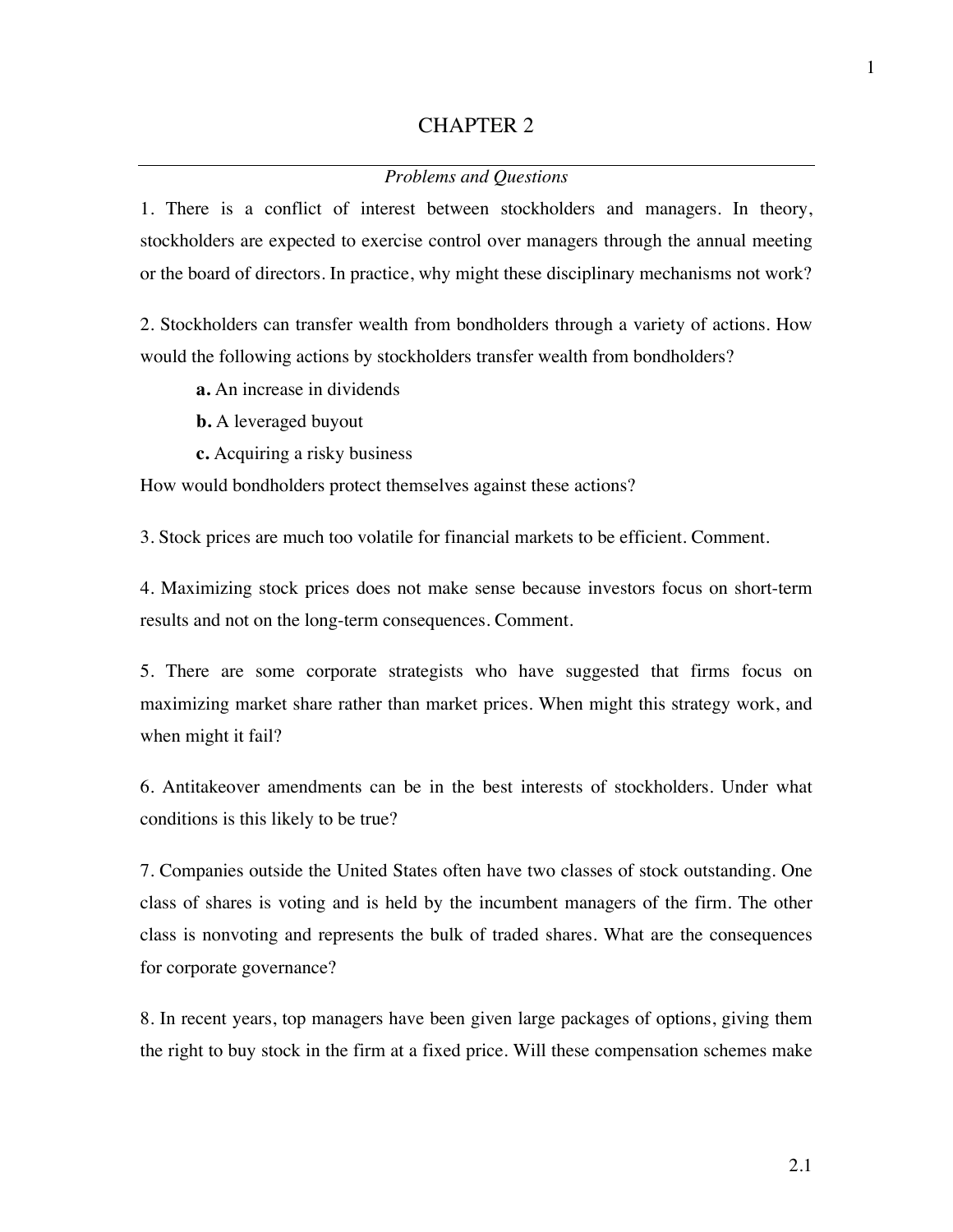managers more responsive to stockholders? Why or why not? Are lenders to the firm affected by these compensation schemes?

9. *Reader's Digest* has voting and nonvoting shares. About 70 percent of the voting shares are held by charitable institutions, which are headed by the CEO of *Reader's Digest*. Assume that you are a large holder of the nonvoting shares. Would you be concerned about this set-up? What are some of the actions you might push the firm to take to protect your interests?

10. In Germany, large banks are often large lenders and large equity investors in the same firm. For instance, Deutsche Bank is the largest stockholder in Daimler Chrysler, as well as its largest lender. What are some of the potential conflicts that you see in these dual holdings?

11. It is often argued that managers, when asked to maximize stock price, have to choose between being socially responsible and carrying out their fiduciary duty. Do you agree? Can you provide an example where social responsibility and firm value maximization go hand in hand?

12. Assume that you are advising a Turkish firm on corporate financial questions, and that you do not believe that the Turkish stock market is efficient. Would you recommend stock price maximization as the objective? If not, what would you recommend?

13. It has been argued by some that convertible bonds (i.e., bonds that are convertible into stock at the option of the bondholders) provide one form of protection against expropriation by stockholders. On what is this argument based?

14. Societies attempt to keep private interests in line by legislating against behavior that might create social costs (such as polluting the water). If the legislation is comprehensive enough, does the problem of social costs cease to exist? Why or why not?

15. One of the arguments made for having legislation restricting hostile takeovers is that unscrupulous speculators may take over well-run firms and destroy them for personal